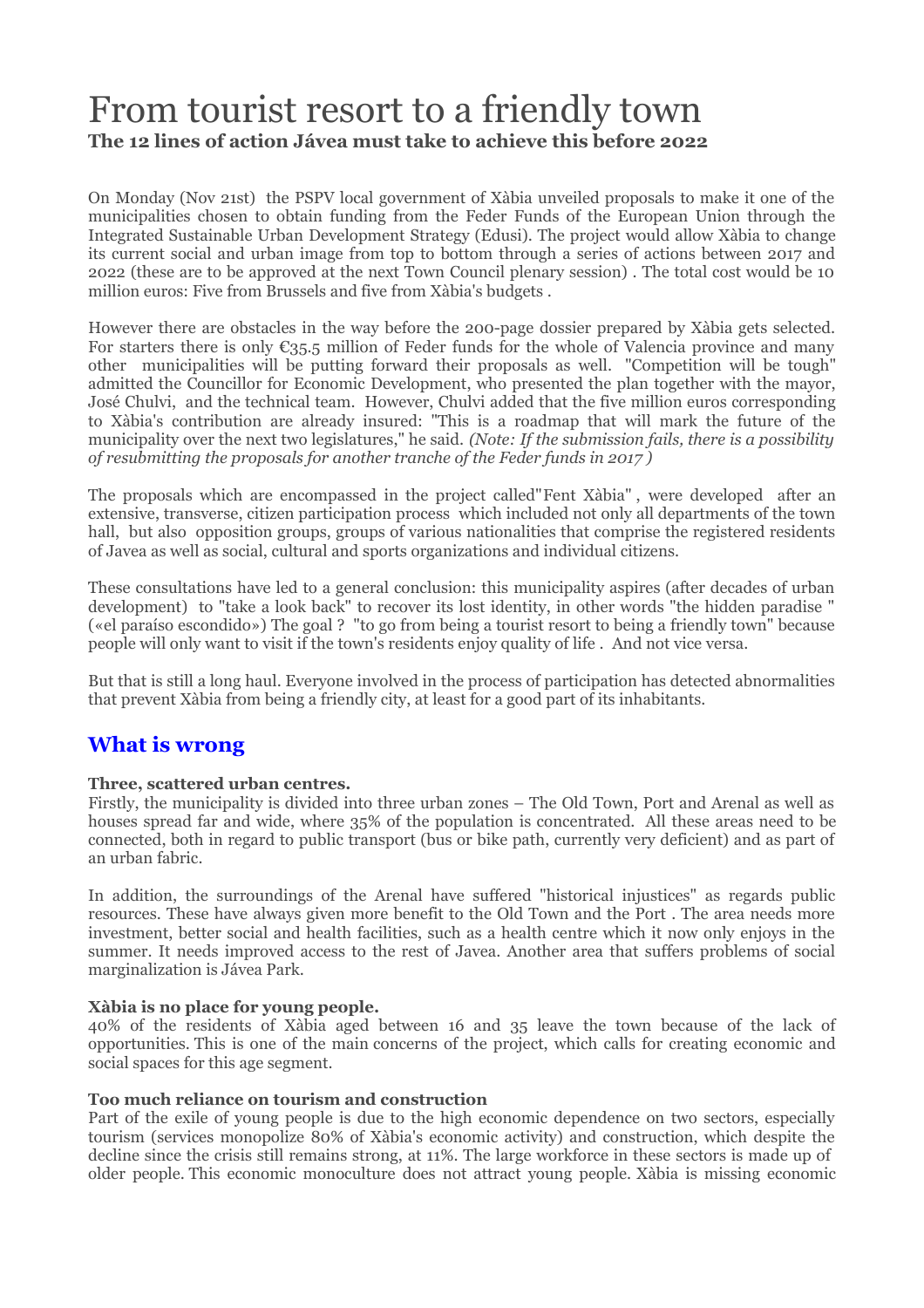diversification into sectors such as the knowledge society, the collaborative economy and multimedia industries.

On the other hand, agriculture and traditional industries are marginal activities today.

#### **Gender inequalities.**

This debateable production model has also caused "social imbalances" and "gender inequality". Here's another statistic as an example: 98.6% of construction workers are men. In contrast, 92.7% of persons running households are women.

#### **Disconnected groups in social life.**

Javea is a complex society that goes far beyond the 27,000 that marks its census. Many more people live in this municipality as evidenced by the predominance of second homes and the large number of foreign residents who are not registered voters, many of them retirees. Some of these groups, such as British and German residents participate in social life but others like the Moroccans are more isolated and should be integrated.

#### **More municipal investment.**

But not everything is negative. Despite these difficult times, the municipal investment in Xàbia at 1,300 euros per inhabitant per year, is better than the provincial average -828 euros, state -850 and regional -900- . According to the local government, this path is already being made. "We began investing in the Arenal and urbanisations only after the last legislature. This had not been done before" remarked Chulvi and Camprubí.



Camprubí, Chulvi and the two Edusi technicians oo Monday in Xàbia Town Hall

## **What to do**

"Fent Xàbia" will focus the following twelve lines of action in the development strategy:

#### **1. Towards an e-government focused on citizen attention. Overcoming language barriers.**

It is intended to further improve the use of ICT and technology to improve relations between citizens and the administration, improving public information and overcoming "language barriers" which separate the elderly people of foreign origin .

#### **2. Technology, an instrument for social development and equality. Bridging the digital divide.**

By incorporating technology for the elderly who are not accustomed to using a computer but also for children and youths so that there are no technological inequalities.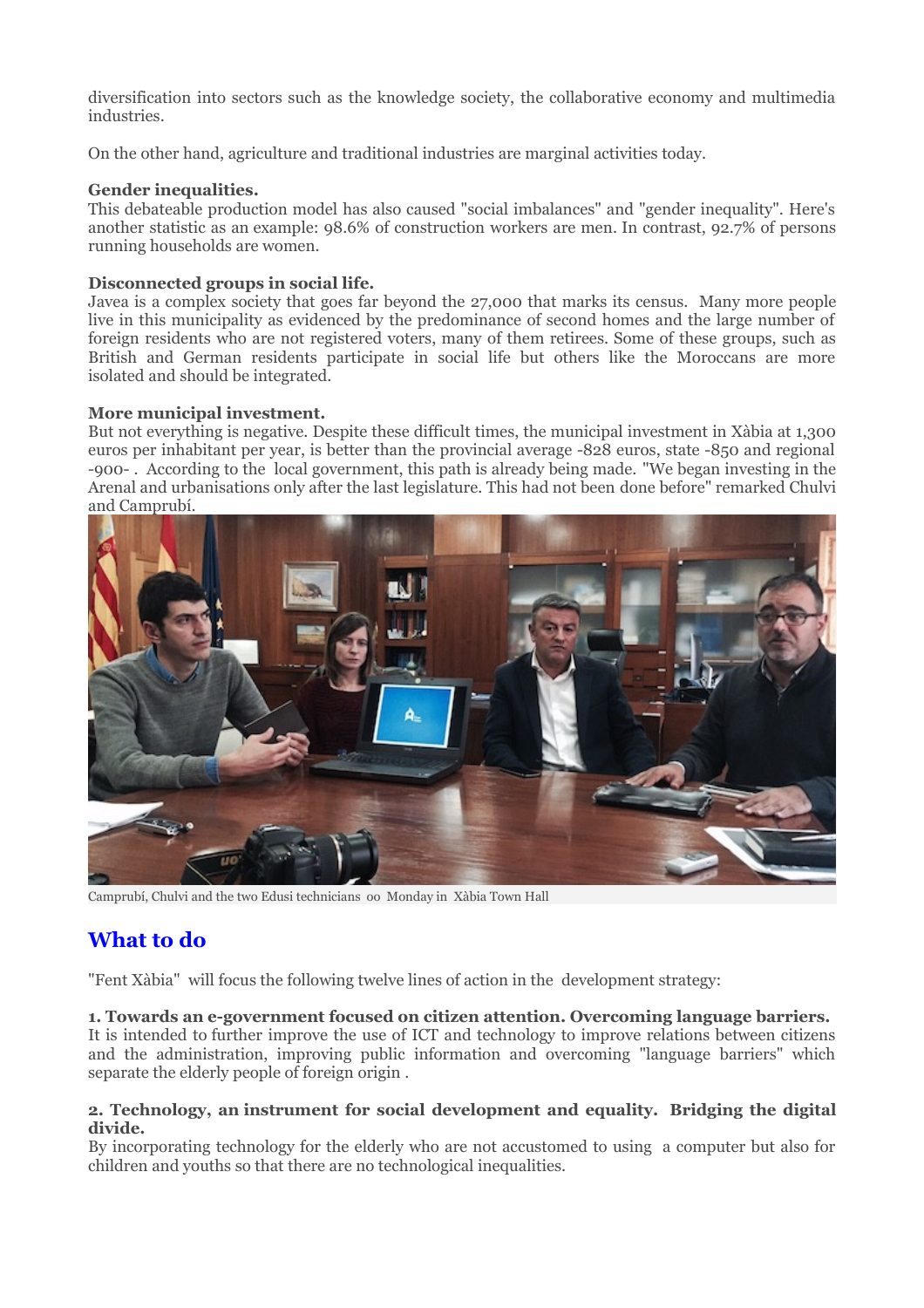#### **3. Sustainable mobility to structure the town. Not everything needs to be a private vehicle.**

The heavy reliance on the private car must be corrected by creating pedestrian routes, promoting the use of electronic vehicles, making more kilometers of bike lanes and improving the bus service linking the three urban centres. In this context, the local government has announced the placement of information panels about buses next year. To date, there are no reports on what's happening.

#### **4. The local Government leading the way to sustainability. Pollute less.**

This will consolidate the Covenant of Mayors which Xàbia signed in 2012, reducing electricity consumption and greenhouse gas effects, achieving more energy efficiency in public buildings, renovating lighting and decarbonising municipal vehicles.

#### **5. Reactivation of heritage resources for local culture. History for everyone.**

There is still much heritage to recover, especially the languishing nineteenth century mansions in the old town. But this should be not only for tourism but primarily to revive the civic culture of residents. Cultural itineraries guided by digital applications are proposed as well as the promotion of "the construction of a common identity."



La Grava. Photography: Alberto Diaz.

#### **6. To strengthen links with the natural environment. The town ceases to be a threat to the environment (Jet skis, parking ...).**

Reconciling the relationship between the built up town and the territory surrounding it , reducing the pressure of parking on the beachfront and recovering peri- urban paths. Such a philosophy should tackle two of the major controversies last summer: the parking chaos that occurred in natural spots like Granadella and the indiscriminate proliferation of jet skis on the coast.

#### **7. Humanisation of the town and environmental comfort. Children and adults.**

This is to improve the conditions of the public space ' a town tailored for all the people "and especially for the most vulnerable groups such as children and the elderly. To do this, it is proposed to increase green zones, improve neigbourhood parks and plazas and create accessible routes.